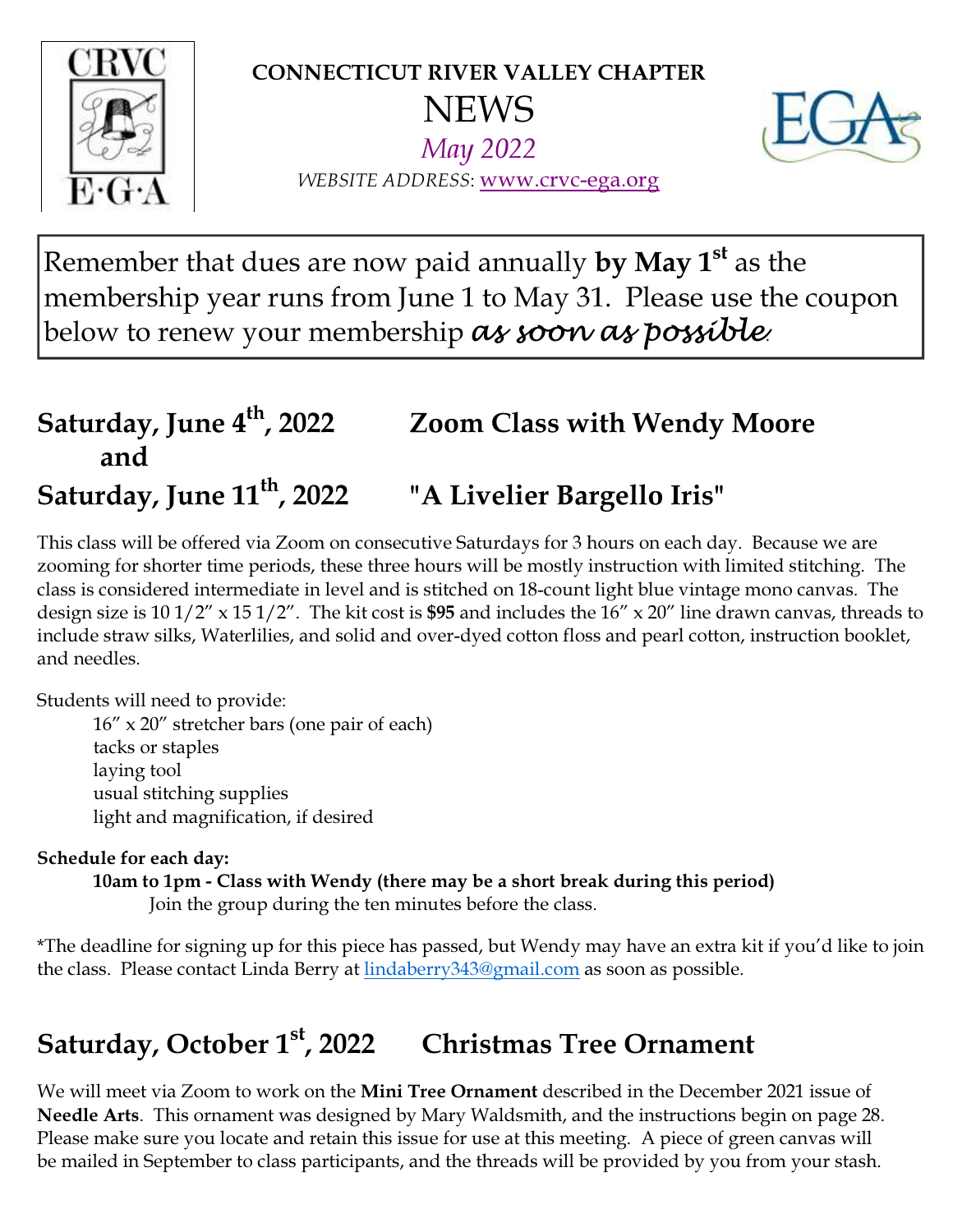

A coupon is provided for this meeting.

## Saturday, December 3<sup>rd</sup>, 2022 Snowman Ornament

This meeting will also meet via Zoom. The Winter Snowman ornament that we will work on is in the Jan/Feb 2022 issue of Needlepoint Now. If you have this issue, please save it for the directions. If you need a copy of the magazine, we have them for your purchase. For this class, we will supply the canvas in November and hope that you can find the threads needed in your supplies.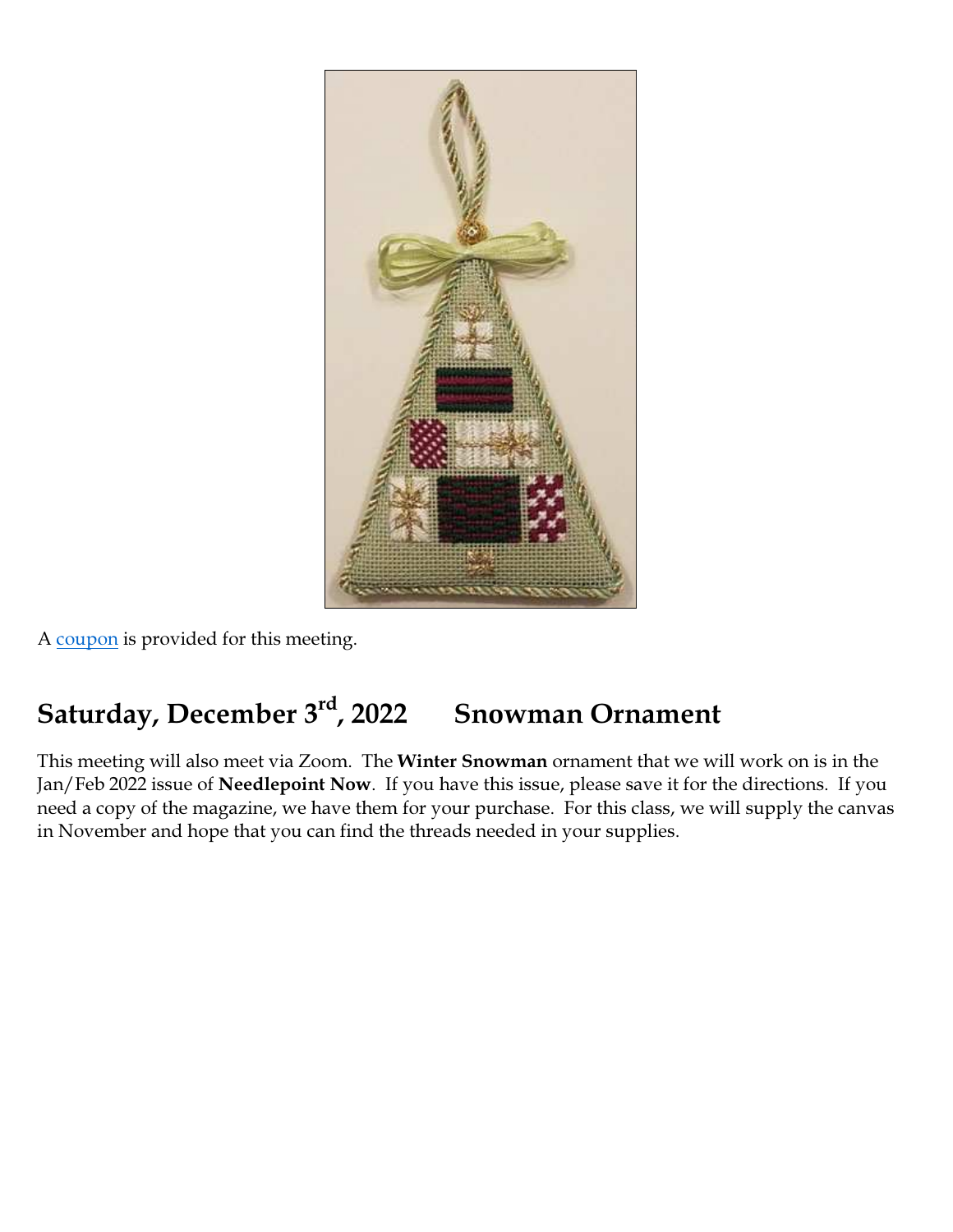

A coupon is provided for this meeting.

# Saturday, February 4<sup>th</sup>, 2023 Zoom Class with Celeste Chalasani and

# Saturday, March 4<sup>th</sup>, 2023 Treasures"

Tidal Treasures: Some of my fondest memories are of walking along the beach picking up sea shells. As the waves gently roll in, I search the sandy beach to see what treasure I might discover. Each shell is a mystery, a question of what sea creature once inhabited it. In this class, you will create your own tidal treasures: a starfish needle minder, a sea urchin pin cushion and scallop needle book.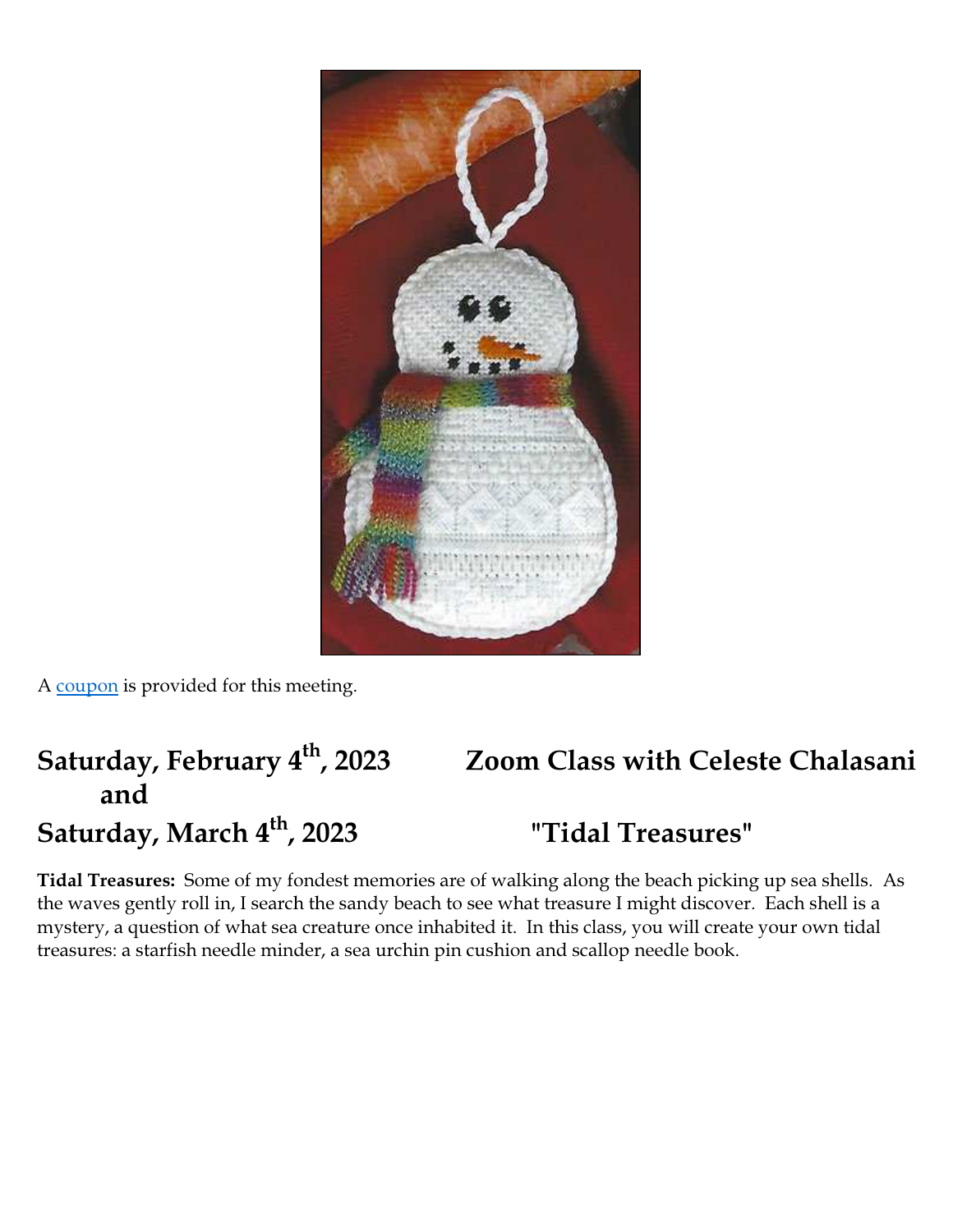

Skill Level: Advanced Registration form will be in the September issue.

#### CALL FOR DISPLAY PIECES

CRVC has been invited to the Granby Public Library in November for our fourth display there. This one is titled "We're Back! Recent Pieces from the Embroiderers' Guild." The focus is on any pieces you've finished since March 2020. They can be any technique, any style, big (not TOO big), small, intricate, simple. They can be from our Zoom workshops, or from your old stash of kits and unfinished projects that you finally pulled out and polished off, or original pieces. The only criterion is that you finished them since the first pandemic lockdown.

We'll collect the pieces in October, and get them back home in December. Most pieces will be displayed inside locked cases, so even the smallest ornaments will be secure. For each piece, please provide the title, designer (if known), your name, and any brief comments you want to make about it (i.e. "I started this at a Region Day 15 years ago!"). You may loan us up to three pieces (five if they're small).

If you've never participated in a display with us before, please consider joining us in this one! Contact Kathryn Lord at hglord@cox.net for information about having your pieces picked up and returned.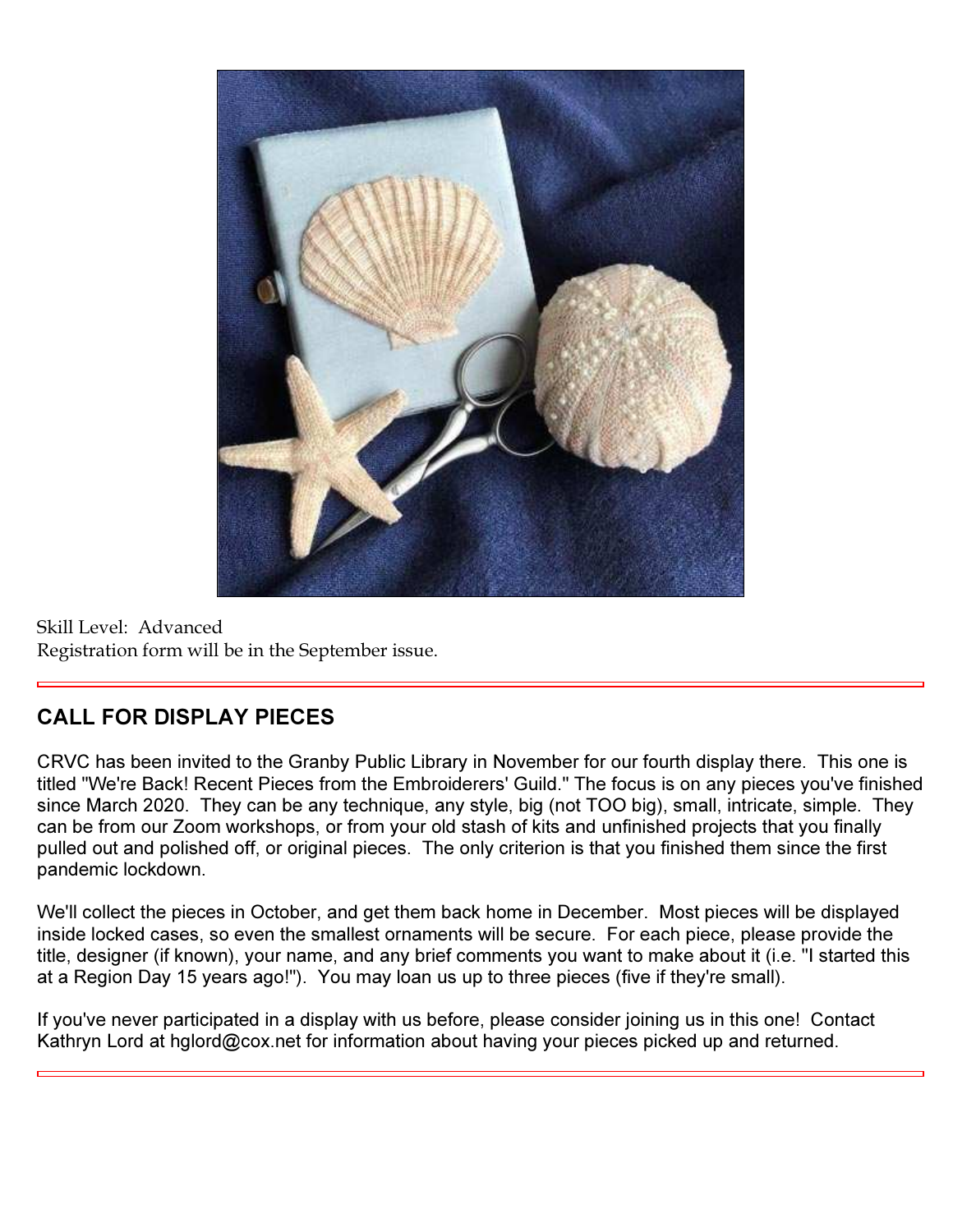#### NER'S Special Class in September



NER has been accepted by the International Teacher Tour to host Hazel Blomkamp on September 24-25. She will be teaching "The First Sip" as seen above. Information about registering for this class is expected in late May or June, so please watch for notification at that time.

> FUTURE BOARD MEETINGS via Zoom (All members are welcome) Contact Judie Solomon (see website) if you want an invitation to these meetings September 13<sup>th</sup> November 1<sup>st</sup>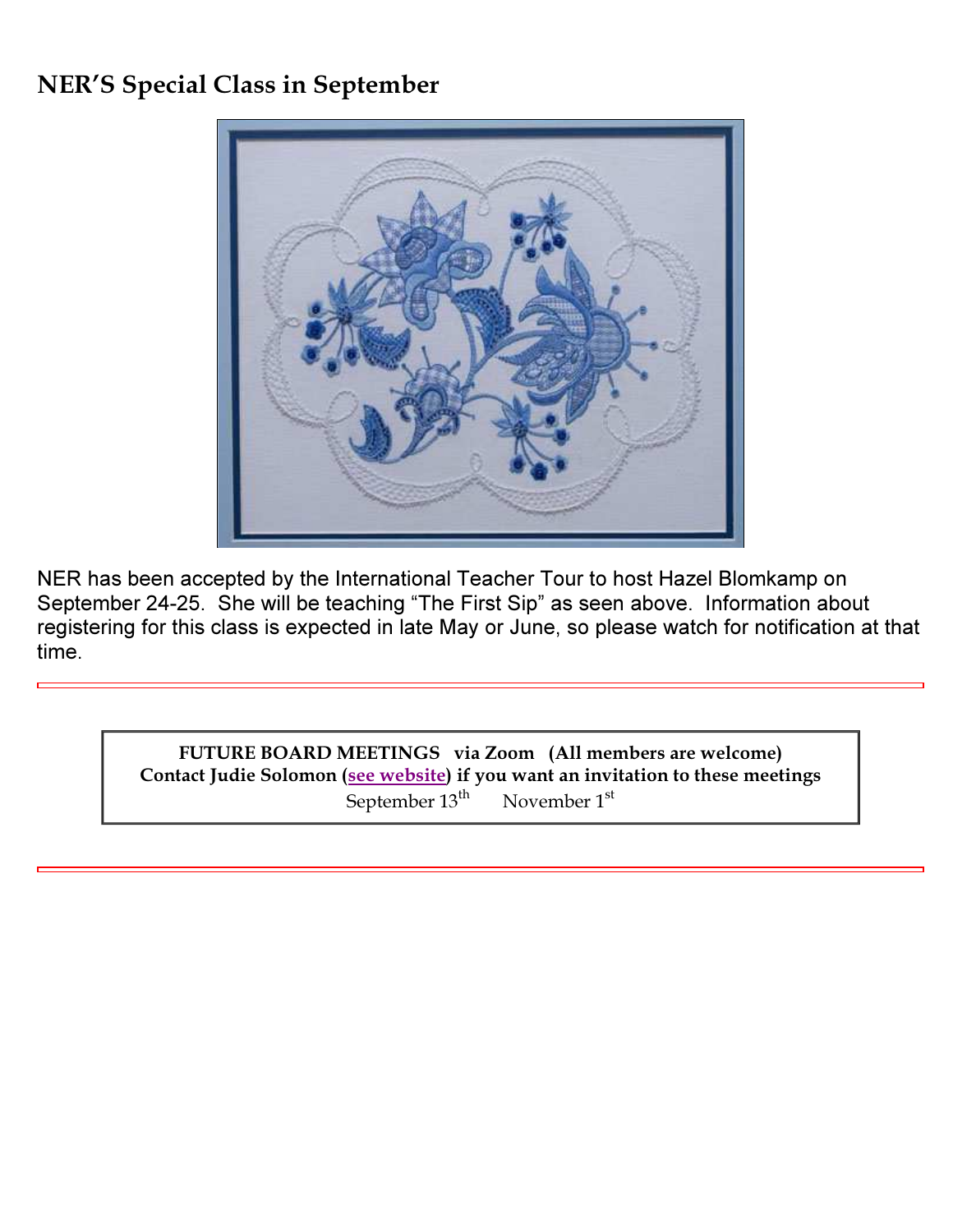| CRVC Program Registration Form -- Zoom Class<br>"A Livelier Bargello Iris" with Wendy Moore -- June 4th & June 11th                                                                                          |
|--------------------------------------------------------------------------------------------------------------------------------------------------------------------------------------------------------------|
| Either email Linda at lindaberry 343@gmail.com or mail completed form and check to:<br>Linda Berry, 343 Seabury Drive, Bloomfield, CT 06002<br>Deadline - March 1 <sup>st</sup> (extra kit may be available) |
| "A Livelier Bargello Iris" with Wendy Moore                                                                                                                                                                  |
| \$95 member kit fee (Check made payable to CRVC-EGA)                                                                                                                                                         |
| \$115 non-member kit fee                                                                                                                                                                                     |
| Name:                                                                                                                                                                                                        |
| <b>Address:</b>                                                                                                                                                                                              |
| Email:                                                                                                                                                                                                       |
| Phone#:                                                                                                                                                                                                      |
|                                                                                                                                                                                                              |

|                 | CRVC Program Registration Form -- Zoom Class<br>"Mini Tree Ornament" by Mary Waldsmith -- October 1st |
|-----------------|-------------------------------------------------------------------------------------------------------|
|                 | Either email Linda at lindaberry 343@gmail.com or mail completed form to:                             |
|                 | Linda Berry, 343 Seabury Drive, Bloomfield, CT 06002                                                  |
|                 | "Mini Tree Ornament" by Mary Waldsmith                                                                |
|                 | Please send me a piece of canvas                                                                      |
| Name:           |                                                                                                       |
| <b>Address:</b> |                                                                                                       |
| Email:          |                                                                                                       |
| Phone#:         |                                                                                                       |
|                 |                                                                                                       |